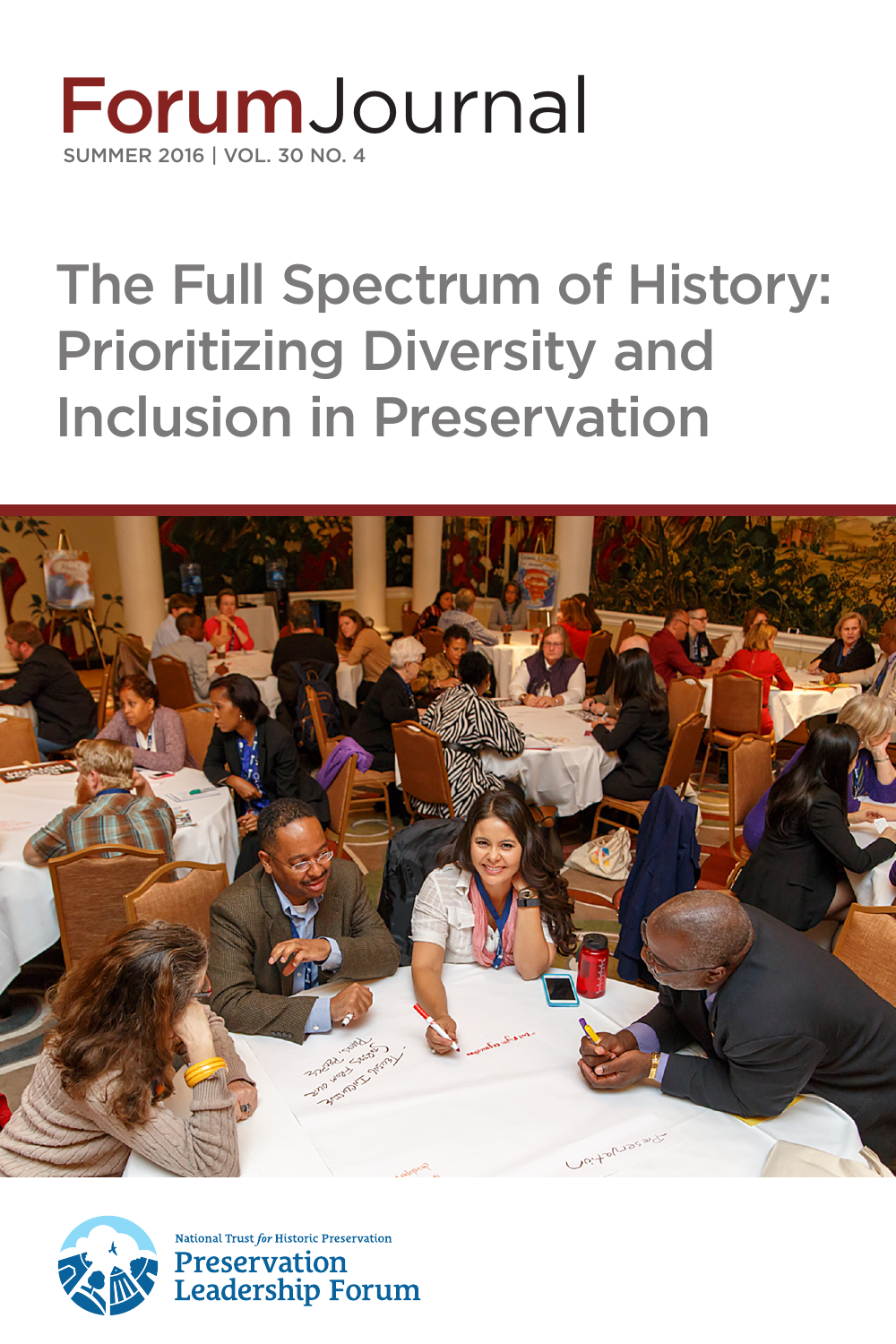### Introduction: Our Future Is in Diversity

**STEPHANIE MEEKS**

Wo and a half years ago, a remarkable essay by the late<br>scholar and preservationist Clement Price about his gram<br>mother's house in Columbia, South Carolina, appeared in scholar and preservationist Clement Price about his grandmother's house in Columbia, South Carolina, appeared in [these pages.](http://forum.savingplaces.org/connect/community-home/librarydocuments/viewdocument?DocumentKey=c3a48ec7-ed99-4017-81b2-4fa2154fede6&CommunityKey=00000000-0000-0000-0000-000000000000&tab=librarydocuments) The house itself was a "simple bungalow, probably built in the 1920s," and was unlikely to "make any credible list of historically significant places." And yet, for both Price's family and our understanding of history, "Big Mama's House" held hidden riches. Even beyond its deep personal resonance for Price, the house conveyed a wealth of knowledge about the African American experience during the days of Jim Crow and burgeoning civil rights struggles.

"Places and spaces like Big Mama's House" are important, Price emphasized, because they "connect very ordinary Americans with their personal histories, and in turn, these histories connect with the larger narrative of the making of a more perfect and yet complicated union." This, he argued, represented a significant new frontier in our work, and he was heartened to see that "the old consensus view of preservation that eschewed the humble places where so many Americans learned of the power of place and memory" was falling away. Instead, "organizations, agencies, and institutions involved in historic preservation are increasingly marked by a broadening respect for all sorts of historical narratives, memories, places, and sites."

Sadly, Price, one of the most eloquent voices for expanding the scope of traditional preservation, passed on later that year. We still miss his wisdom and guidance. But the vision he articulated continues. Today as never before, preservationists are striving to ensure that the American landscape tells the full story of our collective past; that our movement is an inclusive one; and that we are listening to, and learning from, the diverse communities connected to the places we work to save.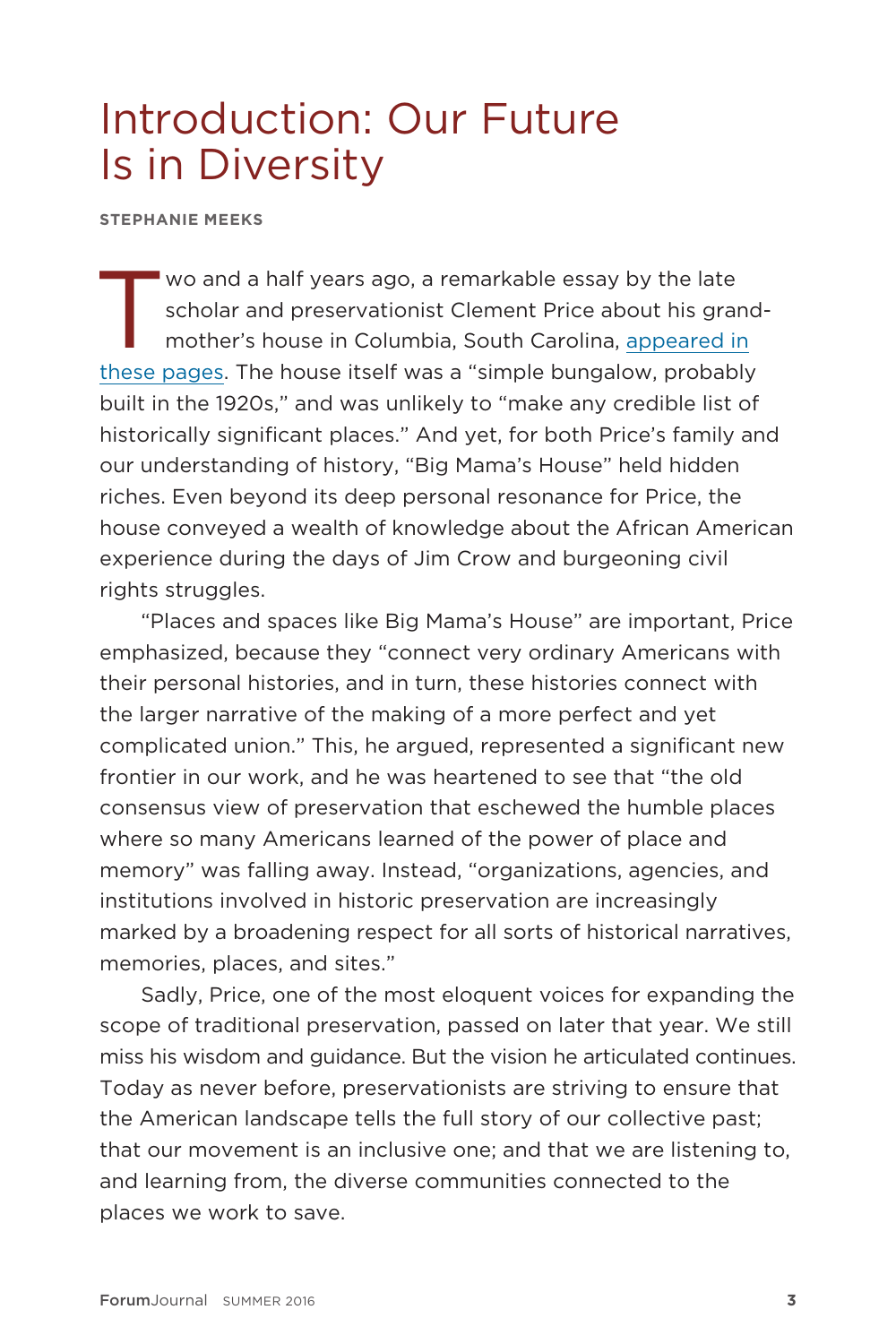These are extraordinarily important efforts, both for the next 50 years of preservation and for the future of our country. For too long, historic preservation followed the same methodological approach and held the same conscious and unconscious biases as early American historians, which often led to egregious oversights. Whether in textbooks or house museums, we specialized in top-down history that focused on the great deeds of white men. Meanwhile, the contributions of millions of women, people of color, and other underrepresented communities were often overlooked.

These silences had repercussions for our historic landscape. The mansions of Founding Fathers, wealthy plantation owners, and famous industrialists were maintained, while the cabins that housed enslaved persons and the tenements of ordinary workers were left to ruin with minimal acknowledgment of their historical significance. We preserved many of our Western forts, but only recently have we included in their interpretations the stories of the societies and cultures, often Native American or Hispanic, that were displaced in their wake. Our great men have been venerated, the vast majority of them rightfully so, but too often the stories of pioneering women were at best consigned to footnotes.

Telling the American story in this top-down and one-sided fashion also distorted our understanding of our history. For example, we were taught for generations that slavery in the United States ended mainly because Lincoln issued the Emancipation Proclamation on January 1, 1863, followed by the ratification of the 13th Amendment in December 1865. These events are both critical political acts, to be sure. But we now also know—by looking at history through a wider and more authentic lens—that Lincoln's hand had been forced in large part by enslaved persons in the South, who voted with their feet to end the "peculiar institution" by joining Union troops. Thousands of these self-emancipated slaves ended up at [Fort Monroe in Hampton, Virginia,](https://savingplaces.org/places/fort-monroe#.V73kh_krJph) which is now one of the Trust's National Treasures—our signature portfolio of significant and threatened places—and does an exemplary job of highlighting this important story.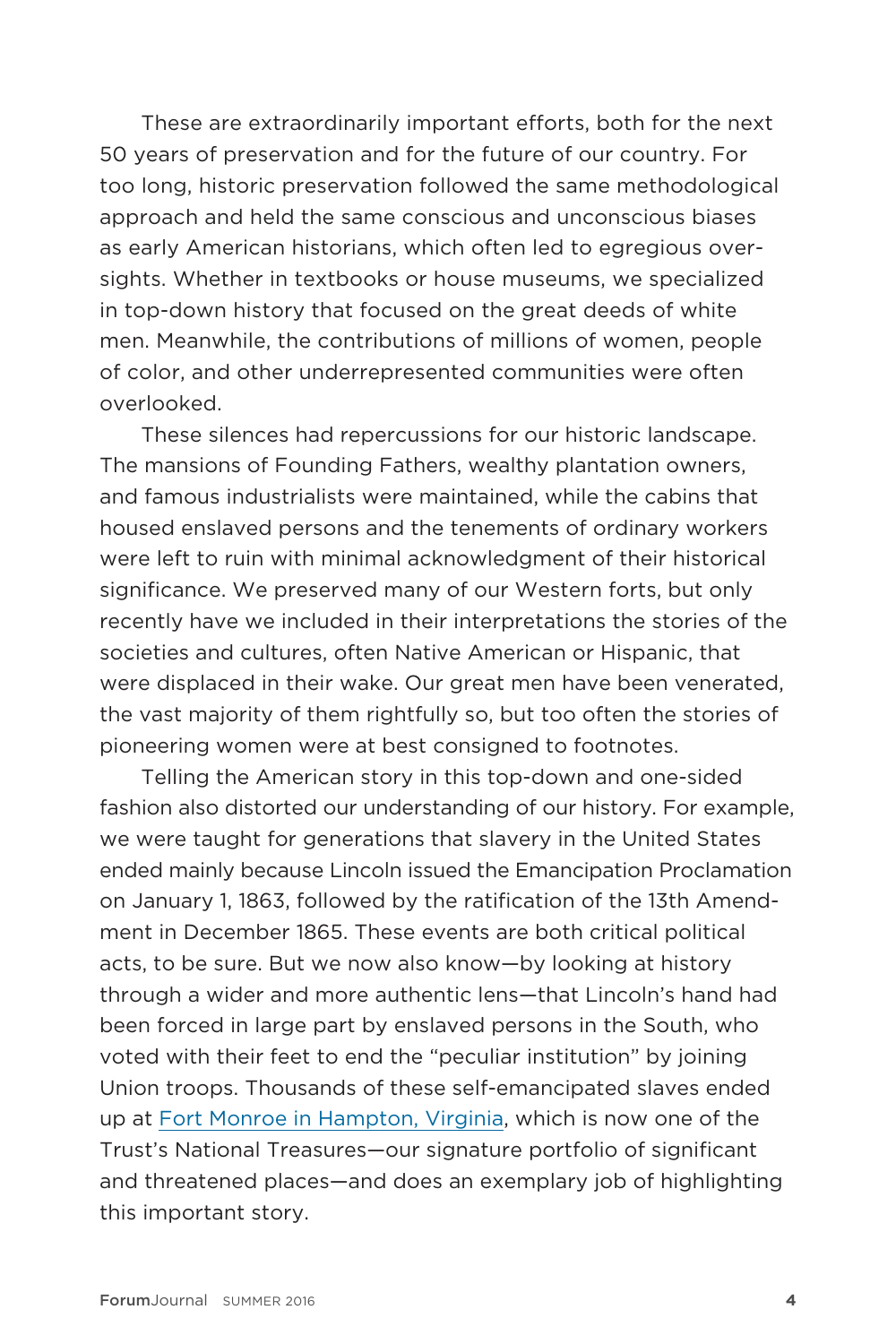Perhaps most distressing, the limited narratives of old have, in some communities, bred an unfortunate distrust of our work and intentions. Many people of color who noticed that their stories had not been told, and that the places they cared about had not received the necessary attention, worked to restore neighborhoods and beloved places with little support from the preservation community. Only in the late 1980s and early '90s—thanks to the hard work of state preservation leaders such as Fred Williamson of Rhode Island and Elizabeth Lyon of Georgia and efforts like the comprehensive *[Five Views](https://www.nps.gov/parkhistory/online_books/5views/5views.htm)* survey of ethnic historic sites in California—did the consensus shift. Saving diverse places began to take on the importance it had always warranted.

And none too soon, since reflecting on the full American story—including all its unheralded and underappreciated chapters is critical to understanding today's fights for justice and equality. However hard to confront at times, the complex and difficult chapters of our history resonate in and inform contemporary struggles, from immigration reform to LGBTQ rights advocacy to Black Lives Matter.

Nor, without a more thorough reckoning with and appreciation of our past, will we understand the America of the future. By 2044, less than 30 years from now, the United States will be a majority nonwhite nation—and women are already a majority of the population! All the more reason why we have to tell the stories of all our citizens and work unceasingly to build a preservation movement that looks more like America.

#### **2015 DIVERSITY SUMMIT**

At PastForward, our 2015 National Preservation Conference in Washington, D.C., we convened a "Diversity Summit" to take stock of where we are on these vital efforts and to help foster new partnerships and opportunities for advancing diversity and inclusion. There, preservationists, social justice advocates, and representatives from an array of ethnic and minority groups came together for an extended conversation on saving diverse places, on coming to terms with difficult histories—and on how both affect the civil rights struggles of the 21st century.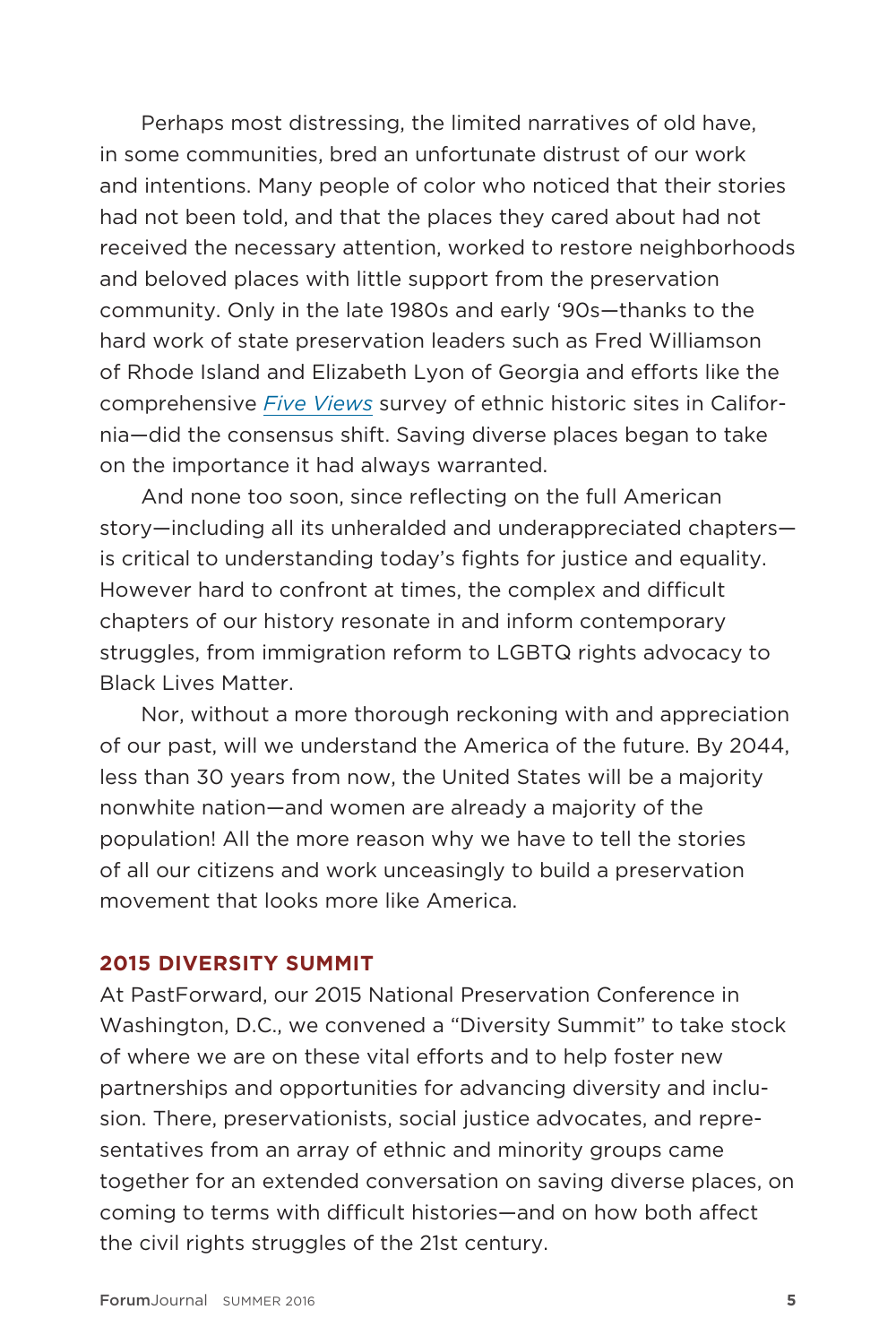What ensued was a substantive and powerful discussion. Former National Park Service Director Bob Stanton began the day by acknowledging the tension between the vision of "We the People" embedded in the U.S. Constitution and the institutional legacies of segregation and Jim Crow, stressing that we must overcome the latter to do justice to the former. Jose Antonio Tijerino, president of the Hispanic Heritage Foundation, built on this by discussing segregation in the West and its impact on Latinos and Asian Americans in California. And Claudia Withers, chief operating officer of the NAACP, reminded us that the movement to end segregation in America didn't just unfold in courtrooms and hallowed places like the Edmund Pettus Bridge in Selma, Alabama. It originated in modest homes—like those of [Pauli Murray](https://savingplaces.org/places/pauli-murray-house) and Amelia Boynton Robinson—and in ordinary workplaces all over the nation.

Ellie Smeal, co-founder and president of Feminist Majority, told us about her experience at Seneca Falls, the birthplace of the women's rights movement in America. Asian Pacific American Institute President Floyd Mori moved the crowd with his remembrances of his first trip to the "camp" he had heard his relatives talk about—Topaz, the Japanese internment facility in the Utah desert. Sarah Warbelow, legal director of the Human Rights Campaign, related the underappreciated story of Compton's Cafeteria, where, even before Stonewall, transgender women in California publicly protested against discrimination. That site is now lost; only a plaque remains.

Over the course of the discussion, common themes emerged. All of the panelists agreed that recognizing and honoring diverse stories was key to understanding our present political debates and to building a more inclusive and allied future. All felt that, while we have made important strides as a movement, we still have a lot of work to do to get this right. All believed that forging stronger partnerships with and across diverse groups was essential for continued success. And all emphasized the wisdom of today's broader vision of preservation, in which we seek to save the modest and even ordinary places where history happened.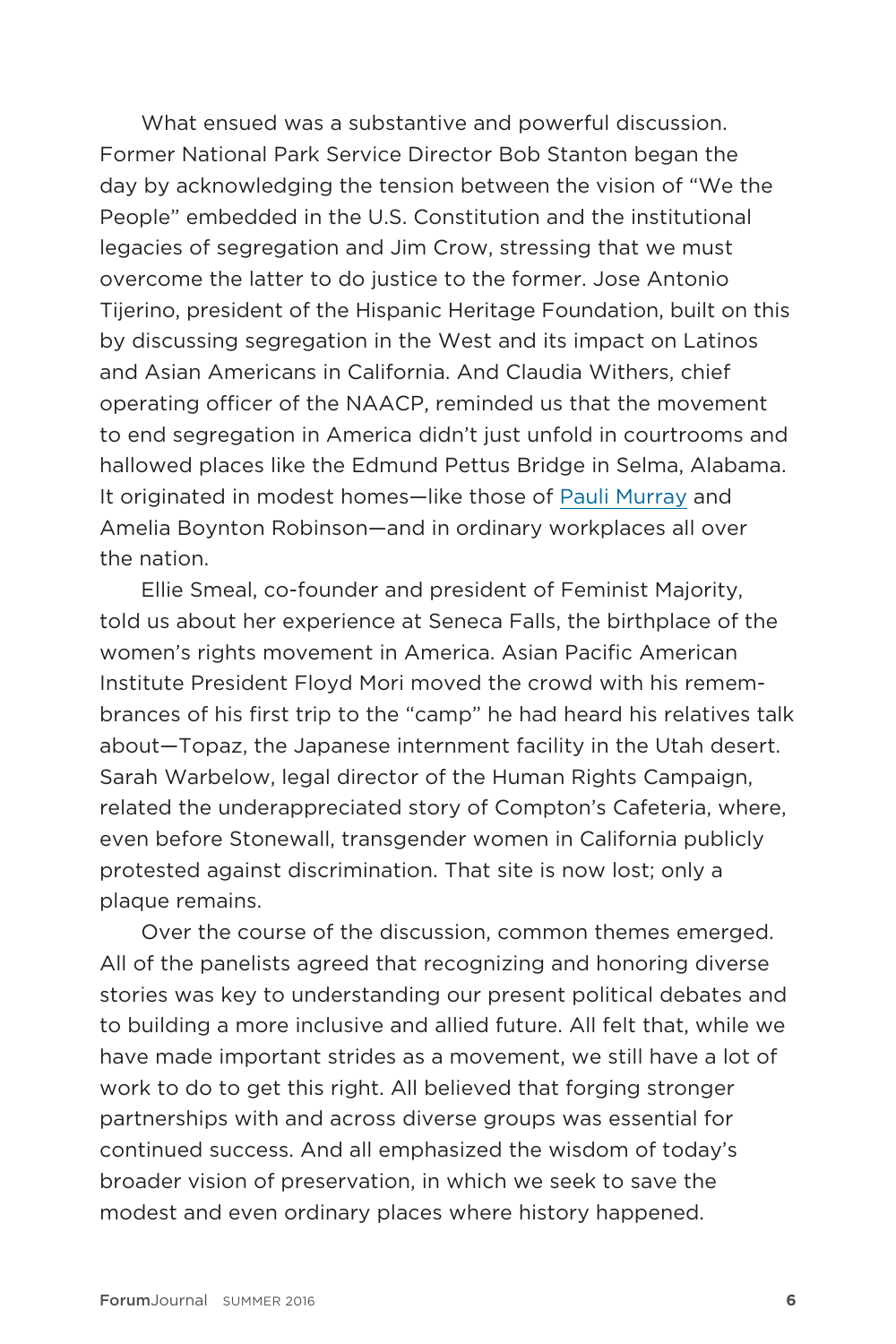After the panel discussion, the audience broke into smaller groups to continue the conversation and to further refine the tools and perspectives that will bring our preservation movement closer toward these critical goals. The articles in this issue both encapsulate and grow out of these wide-ranging and powerful discussions. We hope you will find them insightful and inspiring as you continue your own work to save the places that matter.

To keep moving forward, let's keep broadening our perspective and thinking about the places that tell our full national story. Not every American of importance grew up or lived in a mansion. And sometimes the places that matter most to a community are not beautiful buildings, but a [handball court in Maravilla, California;](http://forum.savingplaces.org/connect/community-home/librarydocuments/viewdocument?DocumentKey=a9b9aba9-8d82-4131-aaf7-3857198dab0a&CommunityKey=00000000-0000-0000-0000-000000000000&tab=librarydocuments) a [playground in San Gabriel, California](http://forum.savingplaces.org/connect/community-home/librarydocuments/viewdocument?DocumentKey=aa763bb4-b60f-47b0-a916-c8301a45e4c2&CommunityKey=00000000-0000-0000-0000-000000000000&tab=librarydocuments); or a haunting, empty stretch of green along a highway in [Richmond, Virginia's Shockoe](https://savingplaces.org/places/shockoe-bottom) [Bottom,](https://savingplaces.org/places/shockoe-bottom) where the antebellum slave trade once thrived.

Speaking about the Pullman neighborhood of Chicago last year, President Barack Obama put this so well. "Part of what we're preserving here," he said, is "understanding that places that look ordinary are nothing but extraordinary. The places you live are extraordinary, which means you can be extraordinary." History happens all around us, in all our neighborhoods and communities and in everyday deeds of kindness, compassion, justice, and love. These stories should be honored and preserved too.

And we are doing it. All over America, preservationists are finding more ways to recognize and affirm the diverse stories around us. We are digging deeper, moving beyond buildings to preserve more intangible—but no less important—historic assets. And the truly exciting thing is that we still have room to grow. As our dear departed friend Clem Price put it two years ago, diversity and inclusiveness "give the historic preservation movement an opportunity to become the 'next big thing' that will contribute to democracy's sense of its past and the essential dignity of the places, like Big Mama's House, that contributed to it."

Clem is right. At the end of the day, a more diverse and inclusive preservation movement is not just an enormous opportunity for us to flourish. It is our responsibility to the past, present, and